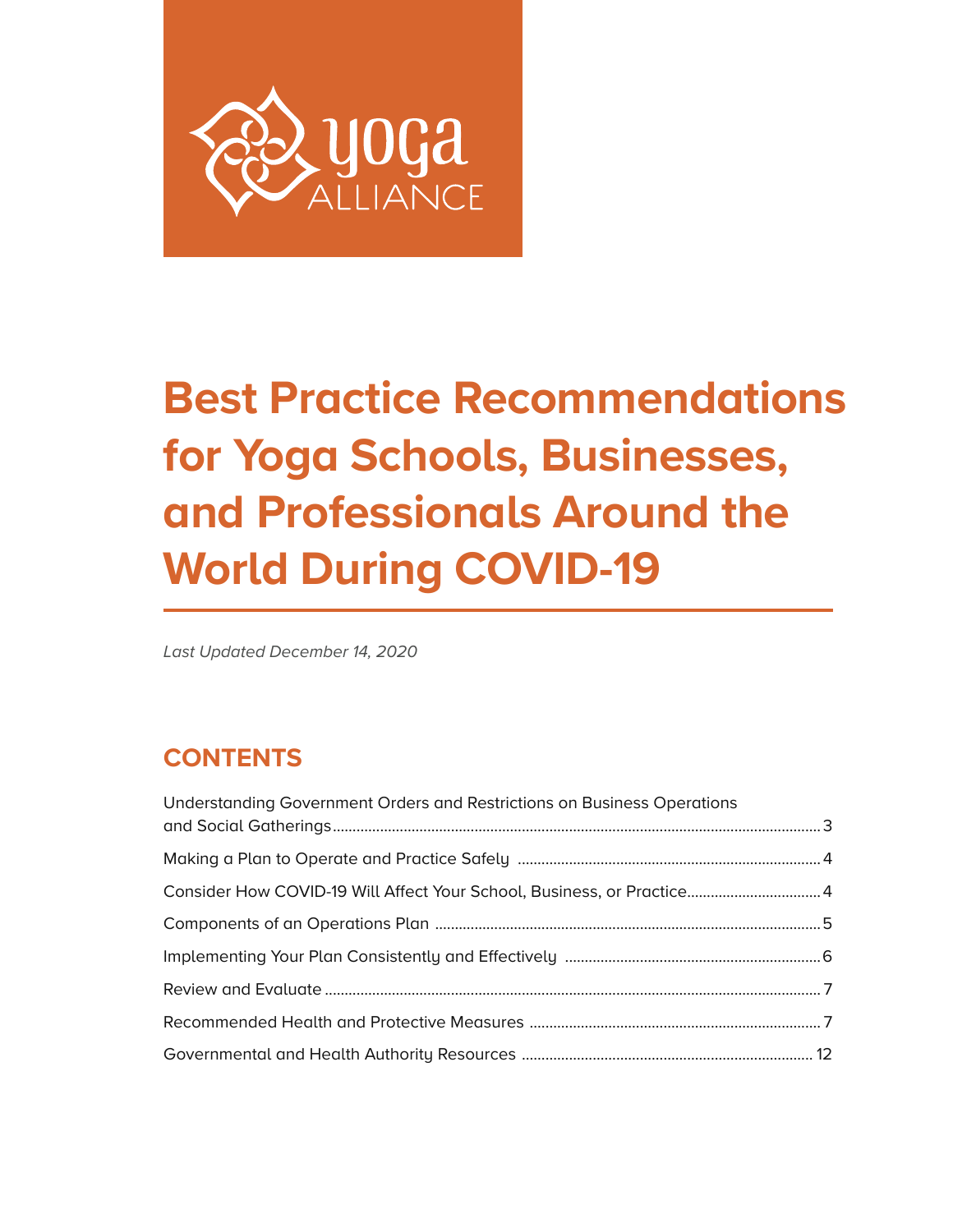

The COVID-19 pandemic has created health and safety challenges for communities across the United States and around the world. Since mid-March, when Yoga Alliance issued its initial recommendations for yoga schools, businesses, and professionals, we have learned much more about how the novel coronavirus is transmitted and how to protect against its spread. Public health experts' recommendations at the local, national, and global levels have evolved and vary depending on local conditions and infection rates, current knowledge of where different activities fall along the transmission risk spectrum, and the level of collective participation in [risk mitigation strategies](https://www.idsociety.org/globalassets/idsa/public-health/covid-19/activity-risk.pdf). All these factors must be considered together to protect against the most harmful outcomes to individual and community health, the economy, and our overall wellbeing.

In the face of this crisis, the yoga community has demonstrated innovation and resilience while making many sacrifices. We have seen different approaches from yoga educators in different settings all united by the goal of offering yoga as a resource when it is so very needed, in this time of crisis, while prioritizing the safety of each member of the yoga community. Yoga professionals are pairing credible public health resources with a community-oriented mindset to adapt how and where they teach—whether that means offering classes and teacher trainings online, outdoors, or in other settings that follow the recommended protocols for risk mitigation. We remain committed to supporting yoga schools, businesses, professionals, and practitioners in prioritizing and protecting the health and safety of our communities.

Given the high variability of the COVID-19 situation worldwide, we recommend that yoga professionals **commit to ALL of the following actions** as a guide to their decision-making on when and how to offer ongoing yoga teaching and training:

- Commit to the yogic principle of ahimsa (non-harm), acknowledging that in facing a global pandemic, the choices we make as individuals can cause harm to others.
- Use credible public health [information resources](https://yourya.org/health-information/#cvd-resources) on how to prevent transmission and minimize risks. Remain vigilant against the threat of [misinformation and disinformation](https://www.who.int/news-room/spotlight/let-s-flatten-the-infodemic-curve).
- Follow state and local laws, and stay up to date on transmission rates in your community.

These best practice recommendations aim to guide our community's response and commitment to practicing safely during the pandemic and are based on guidance from leading public health organizations and experts, government and international agencies, legal advisers, and Yoga Alliance's collective expertise on yoga practice and yoga business operations and yoga practice. As the COVID-19 situation is constantly evolving, this document may be updated or revised to reflect new information, but the yoga community is strongly advised to follow the latest federal, state, and local guidance in the country where you reside.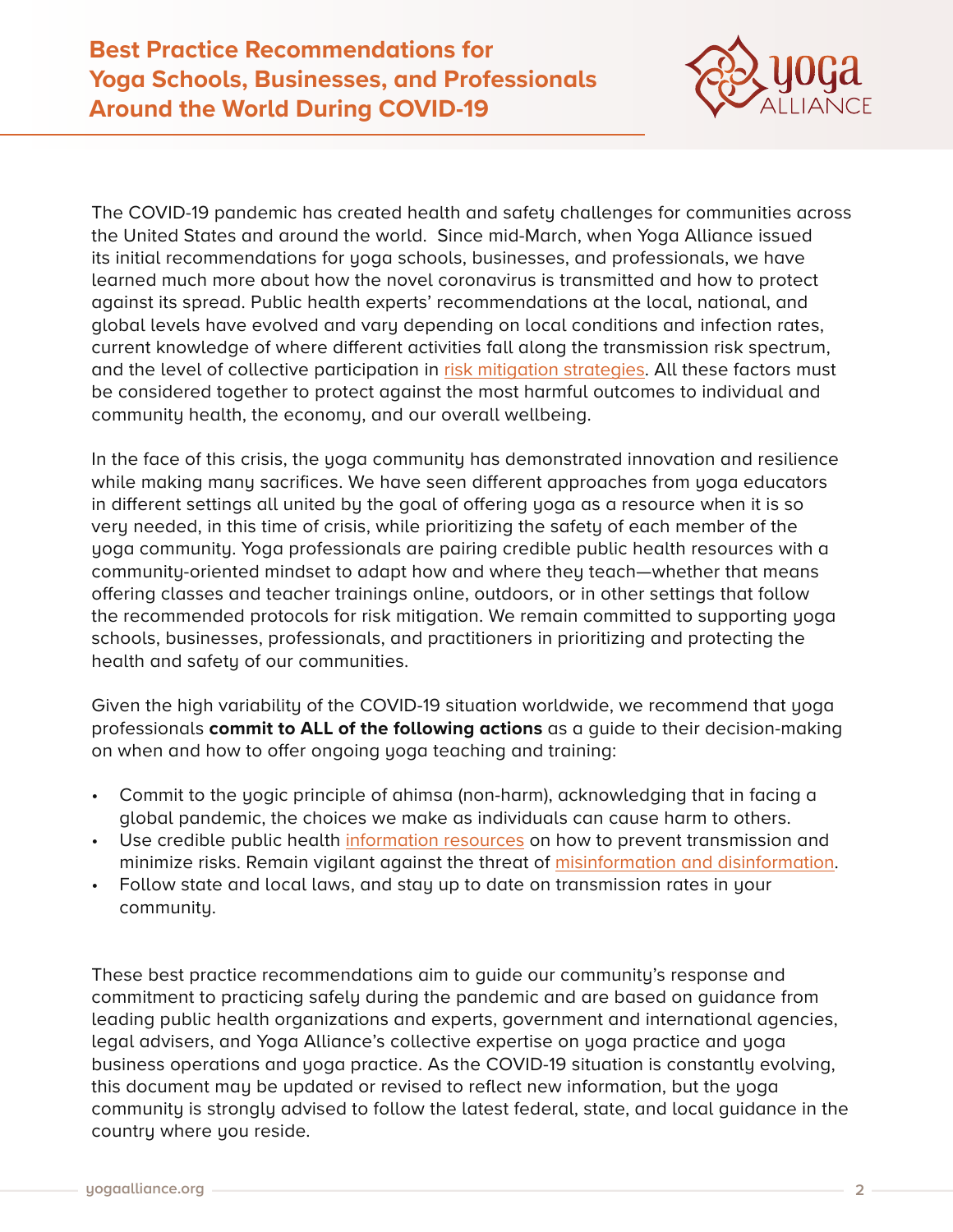This document is intended for use by yoga schools, businesses, and professionals and is designed to serve as a reference guide to support individual planning and decisionmaking. Please note that these best practices do not take the place of government orders or regulatory requirements, which may prescribe specific operating standards during the COVID-19 crisis. The information contained in this document does not constitute legal advice.

Yoga Alliance recognizes that schools, businesses, and professionals have their own operating practices, space limitations, varying resources and capabilities, and differing legal and regulatory obligations. We strongly recommend that you consult with legal counsel and your insurance provider as you consider business operations.

# **i. Understanding Government Orders and Restrictions on Business Operations and Social Gatherings**

In response to the COVID-19 pandemic, countries, provinces, and municipalities across the world issued various orders and restrictions on business operations and social gatherings. Some jurisdictions have operated under government orders which direct residents to stay in their homes and reduce social interactions except for limited reasons, such as obtaining necessary supplies. These restrictions may be known as stay-at-home orders, quarantines, curfews, shelter-in-place orders, shutdowns, and lockdowns, amongst other terms. Some areas have issued orders directing most businesses to close to the public, sometimes in conjunction with orders directing people to stay home. Still other areas have not adopted any direct orders, but rather urged residents and businesses to voluntarily adhere to social distancing guidelines. The orders and guidelines in each country, province, or municipality can vary in scope, stringency, and duration.

Just as orders, guidelines, and restrictions were issued on a piecemeal basis, they are likewise being altered, lifted, or allowed to expire in a comparable fashion that varies from country to country. Many countries and regions have allowed certain businesses to re-open and for public life to resume at different intervals, but in response to rising COVID-19 rates in certain areas, some jurisdictions are now re-imposing restrictions on certain business activities and gatherings that had previously been lifted. In most places where businesses are open and public life has resumed, businesses and service providers are tasked with health and safety obligations as a condition for operating.

Because the rules governing business operations and social gatherings vary from countryto-country and sometimes even from city-to-city, it is important for you to understand the laws and rules where you live and work. To find out about the rules that may affect you, refer to publications and announcements from your national and local governments, health ministries, and other trusted sources of public health information.

Be sure to identify the following critical information:

**•** Is your country, province, city, or town subject to an order that restricts business operations or social gatherings?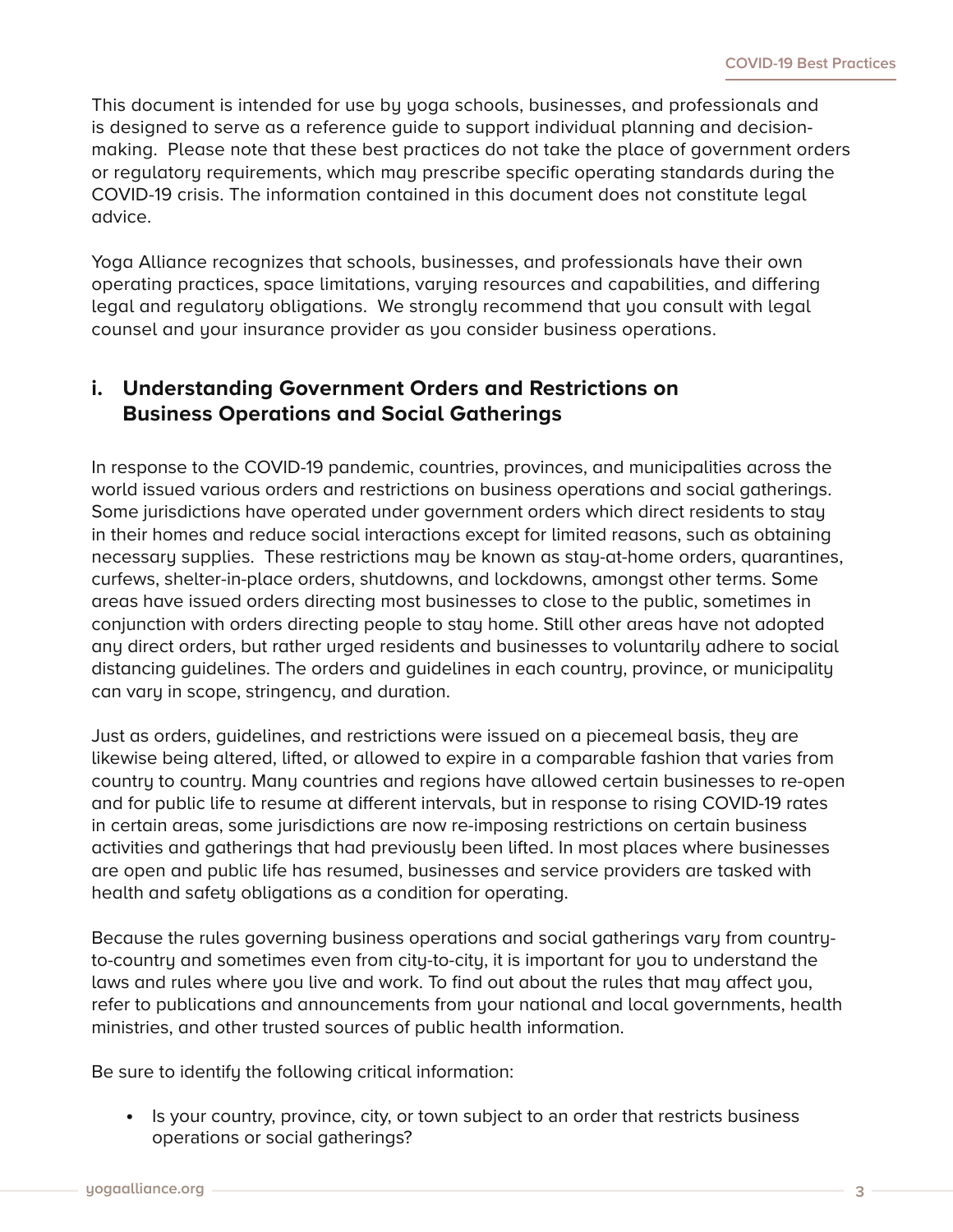- **•** To whom does the order apply?
- **•** When does your order expire? When will the restrictions be lifted?
- **•** Has your country, province, city, or town issued a separate order that sets health and safety requirements for businesses and professionals or members of the public?
- **•** Has your country, province, city, or town issued guidance to help the public understand relevant orders and restrictions?

# **ii. Making a Plan to Operate and Practice Safely**

Just because you can open your doors does not mean it is safe or prudent to resume business as usual. To protect yourself and the well-being of others, you must first consider whether you have the space, resources, and capacity to operate and practice in a manner that prioritizes health and safety.

#### **Consider How COVID-19 Will Affect Your School, Business, or Practice**

Consider how the COVID-19 outbreak may affect your school, business, and practice, including:

- **•** Virus transmissions through in-person contact or use of shared space;
- **•** Employee illness or inability to come to work due to other responsibilities (for example, childcare);
- **•** Concerns and fears of the yoga public, which may reduce demand for in-person practice;
- **•** Difficulty obtaining supplies, protective equipment, or cleaning products; and
- **•** Difficulty enforcing health and safety measures at all, especially if individuals are non-compliant.

As you consider providing in-person group practice or private instruction, decide how you will address the COVID-19-related risks that you identified. You may need to modify how you operated before the pandemic, either by relying more heavily on virtual classes or by altering the configurations of your space or the size of your trainings or classes. You might need to obtain new or different equipment or implement a new disinfection and cleaning regimen. You'll certainly need to communicate with your staff, teachers, volunteers, students, and other patrons. For many yoga professionals and businesses, this means considering a phased approach to re-opening your business that allows you to grow into your old practices and some new ones, over time.

While we understand the serious economic and social toll of the COVID-19 pandemic, we urge yoga businesses and professionals to be realistic about their capacity and capability to operate safely. It is possible that many yoga businesses will not be able to readily implement some or all of the health and protective measures that will be critical to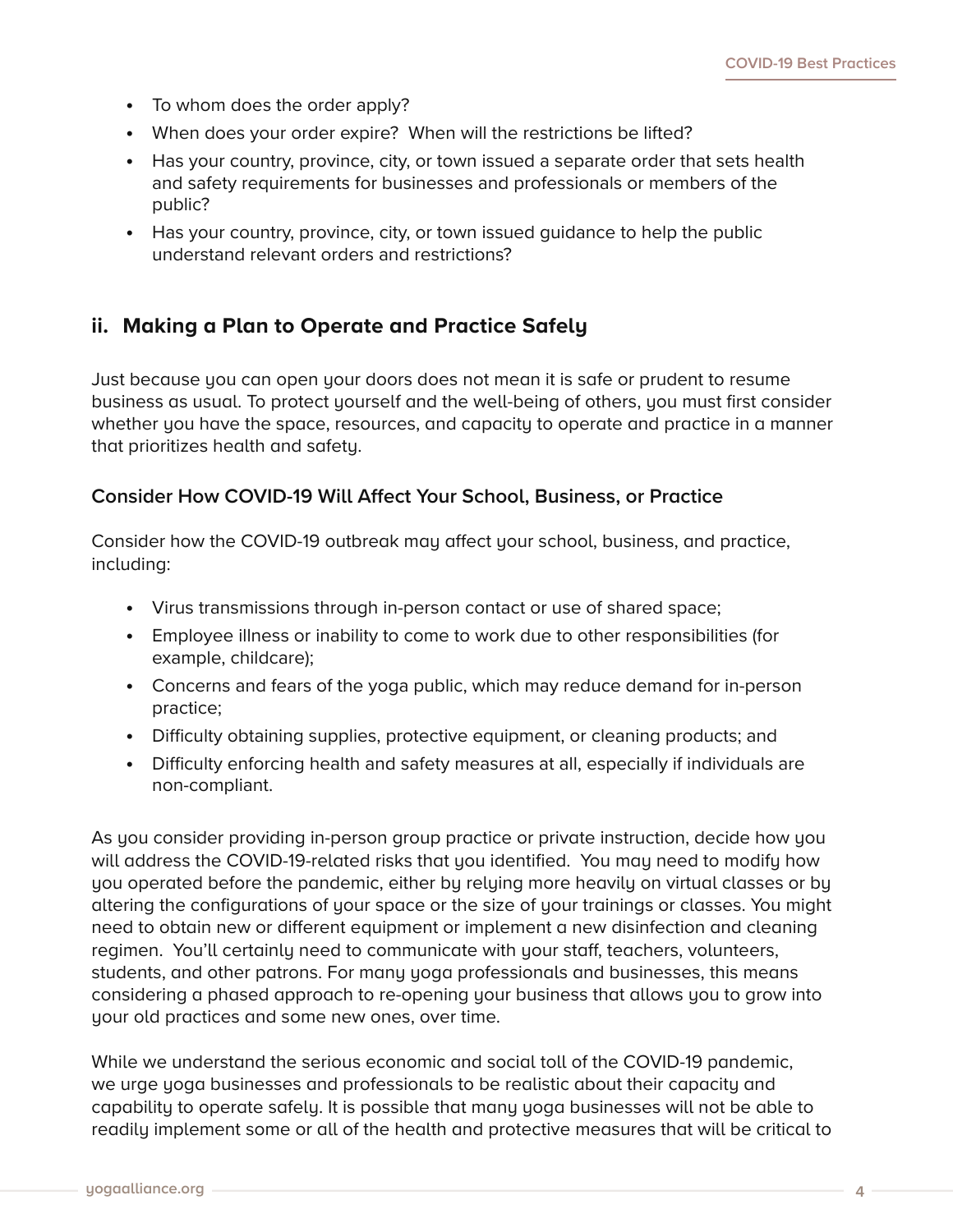protecting each other and the country where you live. Please visit Yoga Alliance's COVID-19 [Resources Website](https://yourya.org/) for information on business and financial support, including guidance for transitioning your school, business, and/or teaching online.

#### **Components of an Operations Plan**

When you decide to re-open, we recommend that you develop a comprehensive operations plan. Your operations plan should account for all aspects of your school, business, or practice, including those related to:

- **•** Implementation of protective measures to promote employee and public safety, including implementing physical distancing (also known as "social distancing") protocols;
- **•** Studio, worksite, or practice space cleaning and sanitation protocols;
- **•** Structure of in person classes or practices;
- **•** Management of reception, boutique, and bathroom spaces to limit surface contact;
- **•** Staff leave policies and arrangements;
- **•** Continuity of operations if teachers or staff cannot come to work;
- **•** Provision of protective equipment and the availability of handwashing and sanitation stations;
- **•** Training for staff and teachers and communication with students and the public;
- **•** Incident response protocols in the event of a suspected or confirmed COVID-19 case; and
- **•** Incident response protocols in the event of non-compliant students or practitioners.

Your operations plan should also account for laws and regulations governing your school, business, or practice, including, for example:

- **•** Government orders setting health and safety requirements for businesses conducting in-person operations;
- **•** Applicable employment laws; and
- **•** Applicable workplace safety regulations.

In developing your plan, you should also consult guidance issued by leading international health and safety authorities and the health and safety authorities in your country. The World Health Organization has issued [guidance for workplaces](https://www.who.int/docs/default-source/coronaviruse/advice-for-workplace-clean-19-03-2020.pdf). A non-comprehensive list of health and safety authorities is included in Section IV of this document.

Be sure to check to see if your state, province or locality has issued guidelines that may be pertinent to your business. For example, some localities have issued guidelines for gyms and fitness facilities and specifically noted that the locality intends to apply such guidelines to yoga studios.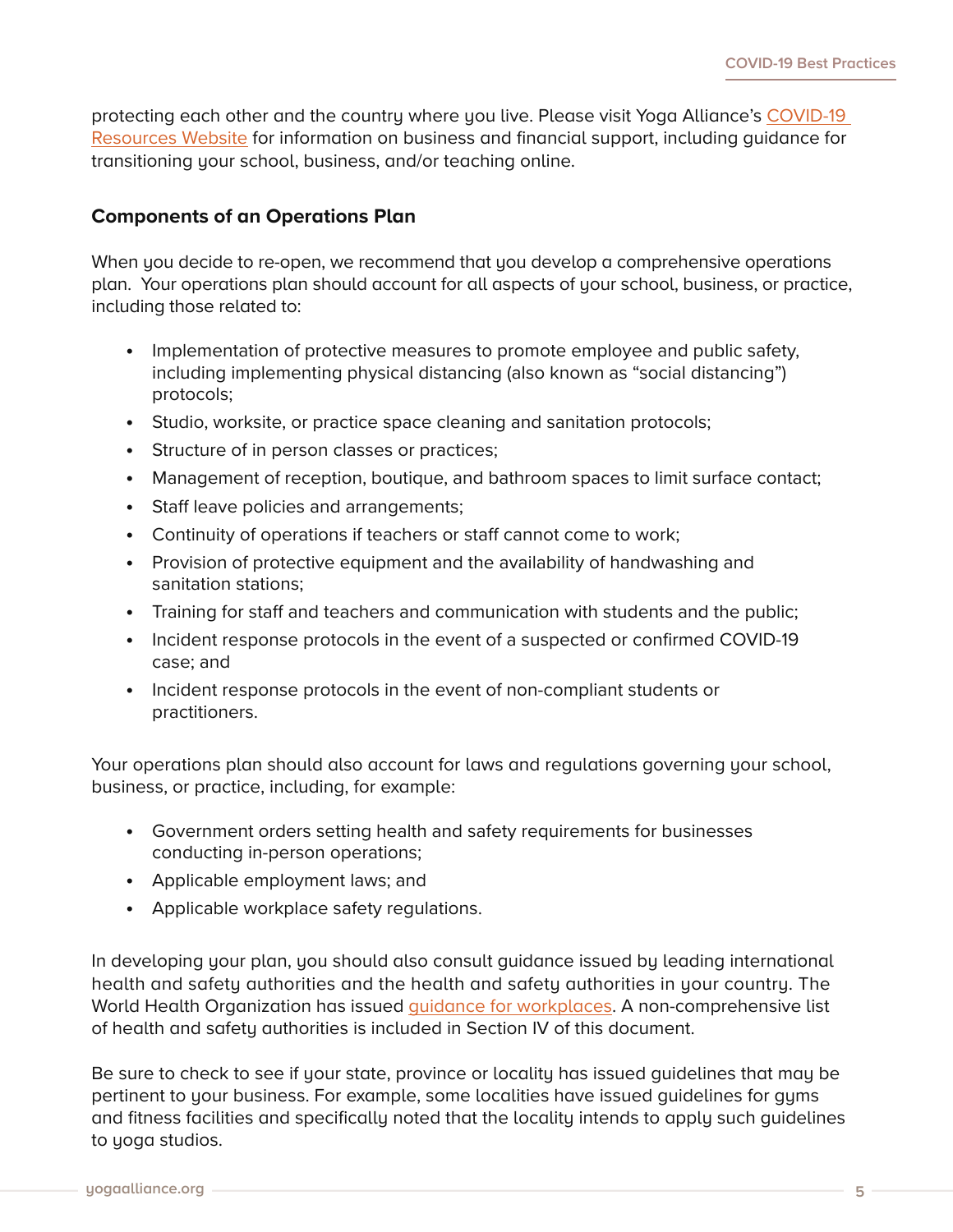# **Implementing Your Plan Consistently and Effectively**

Once you create a plan, it is important to make sure that you implement it consistently and effectively. Failure to do so could lead to injuries, illness, or even legal consequences.

Consider how you will implement your operations plan. It may be helpful to develop written policies and procedures that govern how you will handle certain situations or accomplish specific tasks. It will also be helpful to post signage, both on site and online, to instruct and set expectations for staff, teachers, students, and other patrons in your school, studio, and/or other physical location.

For example, if you plan to resume some in-person classes, develop a policy that sets your standards for:

- **•** Maximum class size;
- **•** Maximum class duration;
- **•** Space configuration to maintain physical distancing;
- **•** Rules preventing or regarding hands-on adjustments or other touching;
- **•** Pre-class health screening of employees and students (e.g., taking one's temperature) if required or recommended in your area;
- **•** Pre-and-post class cleaning regimens;
- **•** Face-covering rules;
- **•** Rules on the use of mats brought from home and on the sharing of mats;
- **•** Rules restricting or limiting the use of blocks, blankets, straps, and any other communal equipment;
- **•** Personal protective equipment requirements for teachers and students; and
- **•** Rules on use of facilities including lockers, changing rooms, bathrooms, and showers as well as the storage of personal belongs during class(es).

Having a written policy will make it easier to stay consistent and to engage your staff and community in making sure your standards are met (even if you are not providing direct oversight).

Moreover, consider developing procedures, signage, checklists, or other documentation to guide and standardize tasks and encourage consistent practices. For example, consider creating a procedure that governs studio cleaning and accounts for:

- **•** All spaces, furniture, equipment, and surfaces that must be cleaned;
- **•** A cleaning schedule with increased cleaning frequency for high-touch areas (e.g., doorknobs);
- **•** Cleaning products to be used;
- **•** The process to document that cleaning has taken place (e.g., a checklist or log); and
- **•** The process to document and/or escalate any identified unsafe conditions.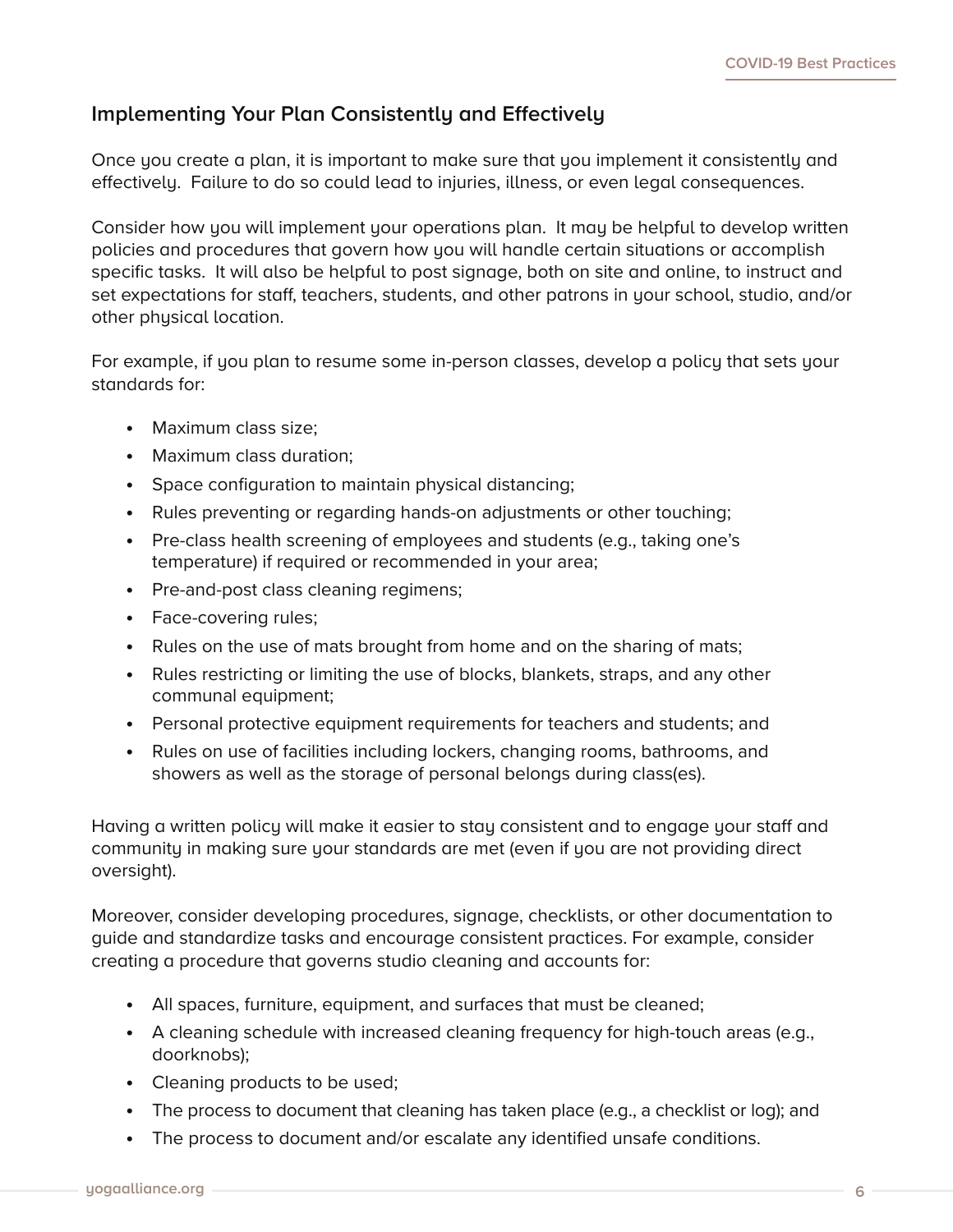If you work with others, consider how to communicate your policies and processes. You may need to: walk employees, teachers, and volunteers through your new policies; provide handouts and conduct trainings, and practice protocols. It may be helpful to conduct scenario drills, exercises, or workshops to ensure everyone understands their roles and responsibilities in the event of an incident or emergency.

# **Review and Evaluate**

As you build experience with your new protocols and learn more about operating during a public health emergency, and especially as new guidance becomes available, set time aside to review and evaluate your plans, policies, and procedures on a regular basis. Ask yourself:

- **•** Are your written documents up to date?
- **•** Do you need to update or modify your plan, policies, or procedures?
- **•** Do you need more procedures to help guide tasks?
- **•** Are there new rules or guidance that you need to address?
- **•** Have you adequately communicated your policies to teachers, staff and students?

# **iii. Recommended Health and Protective Measures**

As discussed in Section II, Yoga Alliance recommends that yoga schools, businesses, and professionals develop plans to protect the health and well-being of teachers, students and practitioners, and the broader community. To support this objective, we are providing the following health and safety measures for review and consideration. All of the recommendations that follow are based on guidance from leading public health organizations and experts, government and international agencies, legal advisers, and Yoga Alliance's collective expertise on yoga business operations and yoga practice. These measures will help to create layers of protection against virus transmission.

According to the World Health Organization, the primary method of [coronavirus](https://www.who.int/docs/default-source/coronaviruse/situation-reports/20200402-sitrep-73-covid-19.pdf?sfvrsn=5ae25bc7_6)  [transmission](https://www.who.int/docs/default-source/coronaviruse/situation-reports/20200402-sitrep-73-covid-19.pdf?sfvrsn=5ae25bc7_6) is close contact from person to person. The virus can spread through respiratory droplets produced when an infected person coughs, sneezes, or talks, and these droplets can land in the mouths or noses of people who are nearby or possibly be inhaled into the lungs. COVID-19 also may be transmissible by individuals who are not actively displaying symptoms. For this reason, maintaining physical distancing is vital to preventing the spread of COVID-19.

The World Health Organization (WHO) [recommends](https://www.who.int/emergencies/diseases/novel-coronavirus-2019/question-and-answers-hub/q-a-detail/coronavirus-disease-covid-19-health-and-safety-in-the-workplace) maintaining physical distance of 1 metre (approximately 3 feet) from others, while the U.S. Centers for Disease Control and Prevention [recommends](https://www.cdc.gov/coronavirus/2019-ncov/prevent-getting-sick/social-distancing.html) maintaining 6 feet (approximately 1.8 metres) from others. Other countries have issued their own advice on the recommended distance between people.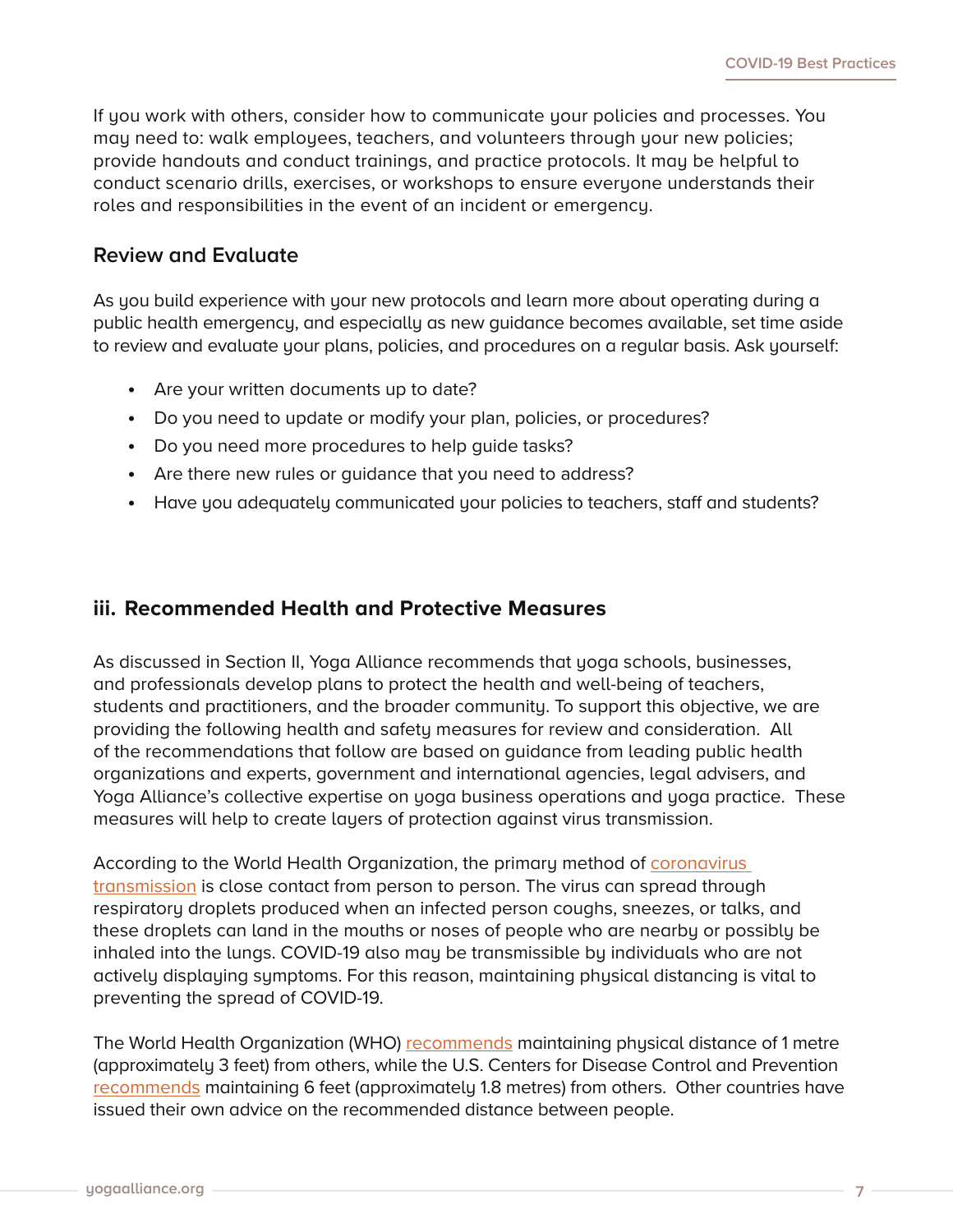Yoga Alliance recognizes that schools, studios, and other classes and programs that take place in locations of all kinds operate differently and are subject to varying regulatory requirements; therefore, they may develop their own protocols to promote health and safety. For this reason, the following measures are not provided with the expectation that they will be adopted in totality. Rather, Yoga Alliance encourages all yoga schools, businesses, and professionals to assess their legal obligations, to explore guidance from local health and safety authorities, and to use their overall best judgment in adopting and implementing protective measures. In fact, some of the following recommendations may require businesses and professionals to weigh competing priorities and make the best decisions for themselves and their communities.

**Use Face Coverings:** Many countries and regions are requiring the use of masks to prevent transmission of COVID-19, so be sure to understand the guidance in your region. The WHO [states](https://www.who.int/emergencies/diseases/novel-coronavirus-2019/question-and-answers-hub/q-a-detail/coronavirus-disease-covid-19-masks) that masks are a key measure to suppress transmission and saves lives and recommends making mask wearing a routine part of being around other people. Use masks successfully in your yoga space by:

- Normalizing the use of masks by requiring staff, teachers, students, and practitioners to wear protective masks to the extent possible.
- Referring to credible health resources such as WHO recommendations for the basics of [how to wear a mask](https://www.who.int/emergencies/diseases/novel-coronavirus-2019/advice-for-public/when-and-how-to-use-masks), WHO [Q&A](https://www.who.int/emergencies/diseases/novel-coronavirus-2019/question-and-answers-hub/q-a-detail/coronavirus-disease-covid-19-masks) on masks, and informative [videos.](https://www.who.int/emergencies/diseases/novel-coronavirus-2019/advice-for-public/when-and-how-to-use-masks)
- Choosing the appropriate [type of mask](https://www.who.int/emergencies/diseases/novel-coronavirus-2019/question-and-answers-hub/q-a-detail/coronavirus-disease-covid-19-masks). This depends on individual risk factors, the prevalence of the virus in your community, and the context the individual is in or plans to travel to.
- Posting clear signage in high-traffic areas around your studio, space, and online platforms that clearly state your mask policy.
- Consider providing masks to all students and practitioners.
- Sanitizing all reusable masks regularly and at a minimum between each use.

*Please note that the WHO does not recommend wearing masks while vigorously [exercising.](https://www.who.int/images/default-source/health-topics/coronavirus/myth-busters/mythbuster---masks-and-exercise.png) We strongly urge you to refer to local government mask requirements as well as guidance on the prevalence of the virus in your community to assess the need to wear a mask during yoga practice.*

While the WHO states that wearing a mask can limit the spread of COVID-19, it also asserts that the use of a mask alone is not sufficient to provide adequate protection, and should be used in conjunction with other protective measures, like physical distancing and maximizing ventilation. A perfect example of how all of these strategies work together (and why only partial prevention strategy does not suffice) is the [Swiss Cheese Theory](https://www.nytimes.com/2020/12/05/health/coronavirus-swiss-cheese-infection-mackay.html). We love this visual and find it extremely helpful to understand an otherwise nuanced concept.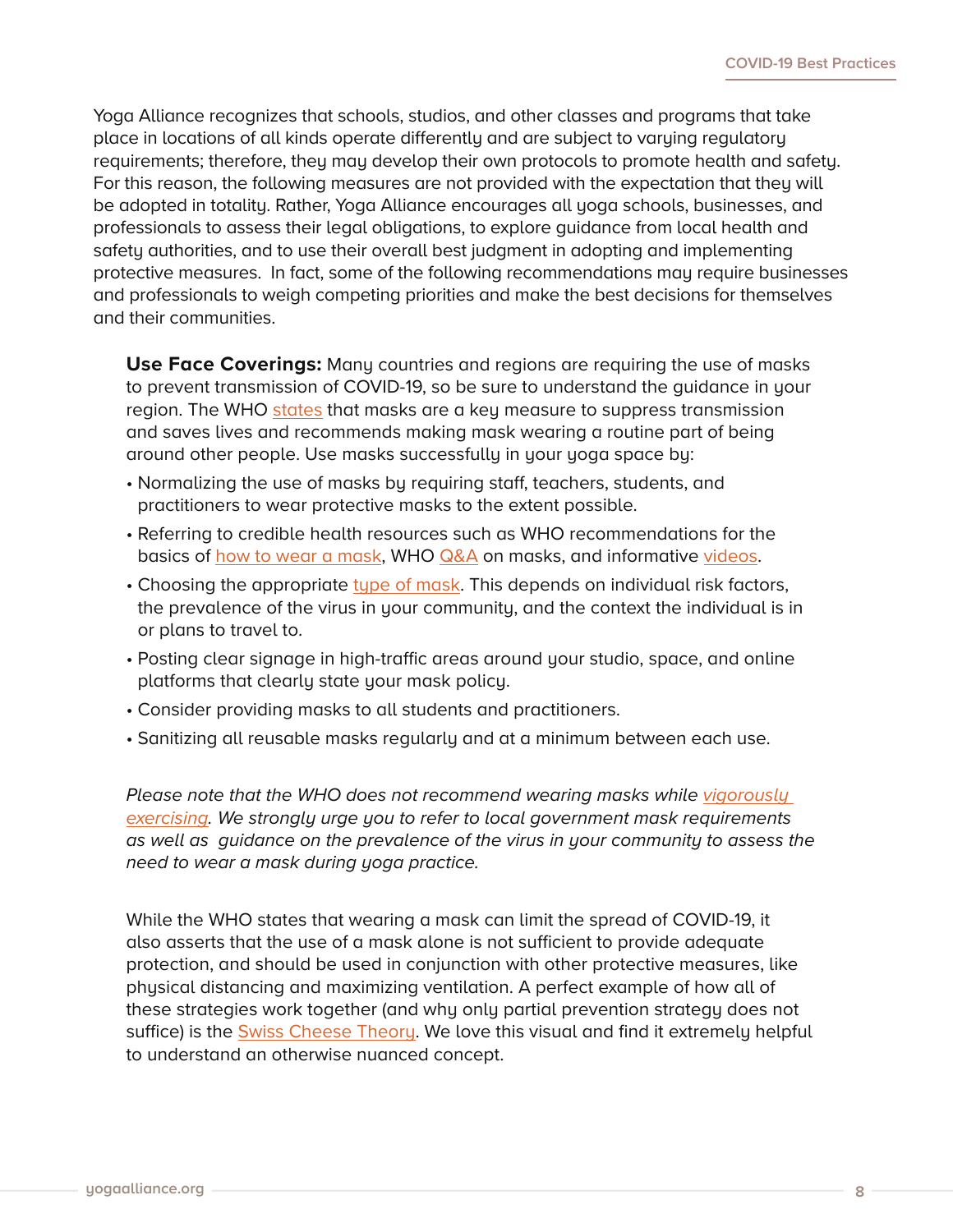**Preserve and Protect Air Quality As Much as Possible:** Experts report that the main way coronavirus spreads is through the air via respiratory droplets and aerosols. The WHO [states](https://www.who.int/emergencies/diseases/novel-coronavirus-2019/advice-for-public) that outbreaks have been reported in crowded indoor settings where people gather and talk loudly, shout, breathe heavily, or sing. In these settings, the virus spreads much more efficiently farther than one metre from its source. Considering a huge piece of yoga practice is *the breath*—it is essential to establish proper ventilation and create distance between individuals to mitigate this transmission pathway. Consider doing this by:

- Offering outdoor classes where and when applicable
- Keeping classroom or studio windows open as much as possible to increase the amount of 'natural ventilation' when indoors.
- Speaking with the person who manages your [mechanical HVAC system](https://www.who.int/emergencies/diseases/novel-coronavirus-2019/question-and-answers-hub/q-a-detail/coronavirus-disease-covid-19-ventilation-and-air-conditioning-in-public-spaces-and-buildings) (if applicable) and educating yourself on all ventilation and air conditioning [recommendations.](https://www.who.int/news-room/q-a-detail/coronavirus-disease-covid-19-ventilation-and-air-conditioning)

**Practice physical distancing:** Given the nature of this respiratory virus, experts report that the risk of transmission substantially grows between individuals who are crowded together in close proximity for extended periods of time—effectively, breathing each other's air. Mitigate this risk by:

- Assessing how many individuals fit within your communal and studio spaces while maintaining the distance of at least one metre (check your local guidance for the recommended distance between people). Enforce this maximum number of bodies in your space
- Physically measuring and clearly marking where individuals should stand in communal spaces and place their mats in classrooms to ensure physical distance limitations
- Limiting the number of people in your studio at any given moment by taking advantage of pre-registration online services and platforms
- Avoiding hands-on assists and traveling around the room during class as a teacher

**Encourage Symptom Self-Monitoring:** Staff, teachers, students, and practitioners should be encouraged to self-monitor their health for [COVID-19](https://www.who.int/health-topics/coronavirus#tab=tab_3)  [symptoms](https://www.who.int/health-topics/coronavirus#tab=tab_3) or exposure before they enter your site. Individuals who are experiencing symptoms or had contact with someone else who tested positive for COVID-19 or was experiencing symptoms should not come to your studio/class.

If permissible in your area, you may consider asking each individual if they are experiencing COVID-19 symptoms or had exposure before they enter your site. In all circumstances, be mindful of privacy and your local laws governing employee and individual privacy and permissible collection and uses of health information.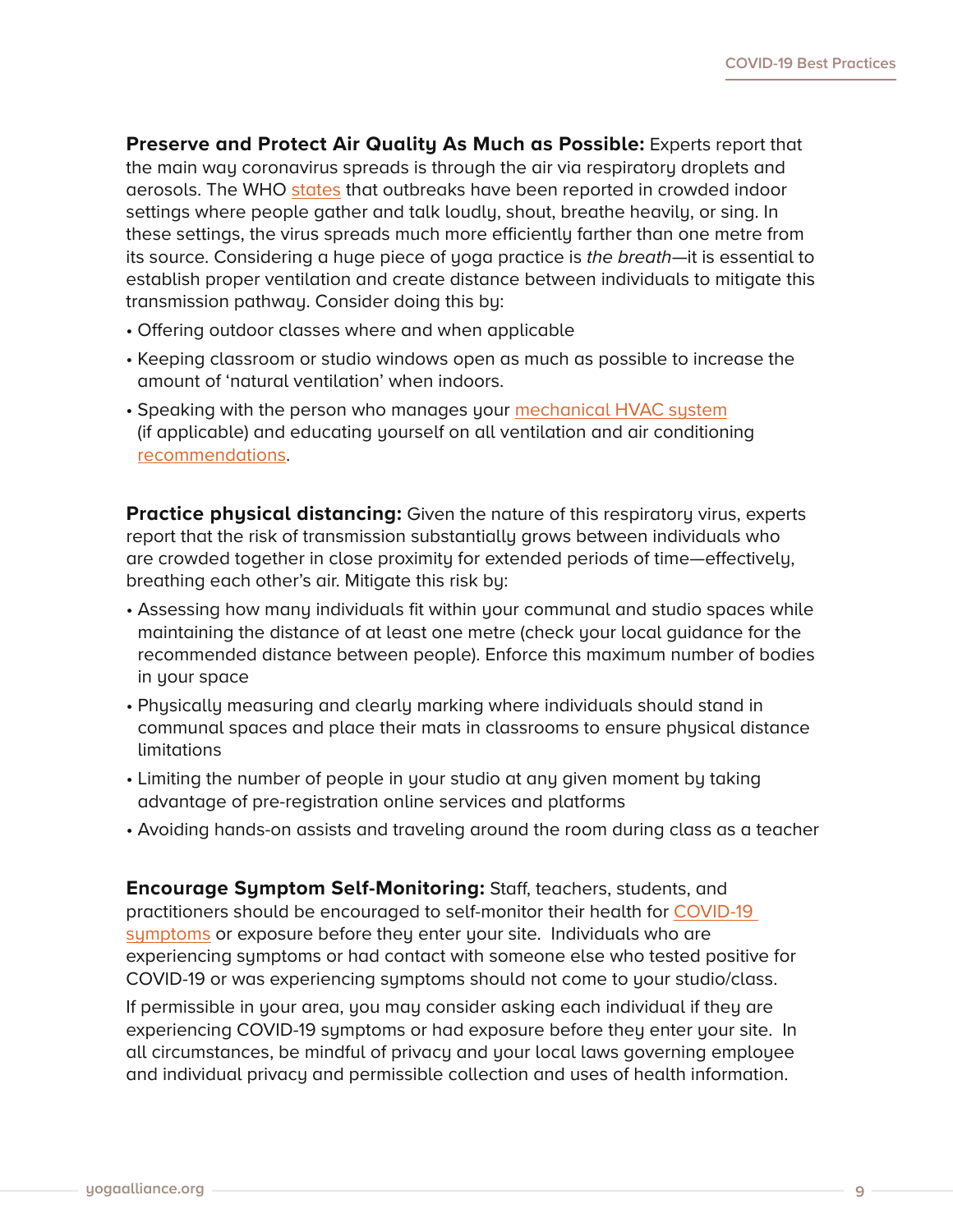**Provide Advance Notifications:** Inform people that they should not sign-up or come to the studio/class if they have a cough, are running a fever, or have been exposed to someone who has been diagnosed with COVID-19 or is experiencing [COVID-19 symptoms.](https://www.who.int/health-topics/coronavirus#tab=tab_3) Notify individuals of the health and safety policies that they will be expected to follow if they come to your studio/class.

#### **Promote (and Require) Hand Washing and Good Hygiene:** Require

staff and volunteers to hand wash with soap and water before and after every registration period. Require teachers to hand wash with soap and water before and after every class. Hang signs and encourage all students and practitioners to practice [hand washing best practices](https://www.who.int/teams/integrated-health-services/infection-prevention-control).

Post signs in each bathroom and around the studio with respect to [cough-and](https://www.who.int/images/default-source/health-topics/coronavirus/risk-communications/general-public/protect-yourself/blue-3.png?sfvrsn=b1ef6d45_2)[sneeze etiquette](https://www.who.int/images/default-source/health-topics/coronavirus/risk-communications/general-public/protect-yourself/blue-3.png?sfvrsn=b1ef6d45_2) (cover your mouth and nose with a tissue and then throwing it away, using upper sleeve if a tissue is not available, refraining from touching your mouth, nose, and eyes, etc.). Make tissues available to the extent possible.

**Limit Contact Surfaces:** The WHO [states](https://www.who.int/news-room/q-a-detail/coronavirus-disease-covid-19-how-is-it-transmitted) that contamination on surfaces is one of the ways that COVID-19 spreads. To be cautious, work to minimize the surfaces that are touched by multiple people. For example, offer no-touch trash cans where possible and place them by the door(s). Remove all unnecessary items, like décor, from common spaces. In retail areas, encourage students and practitioners to only touch what they plan to purchase.

Though these safety precautions do not address primary COVID-19 transition routes as they are now understood, they are still best practice recommendations for general overall health and hygiene, and they can mitigate the spread of many types of germs spread through physical contact.

**Consider Conducting Temperature Checks:** Some countries have recommended temperature checks (also known as "thermal screening") to identify individuals with a fever, as a community mitigation strategy to slow virus transmission. The WHO advises that temperature checks should be considered only in the context of a combination of measures for prevention and control of COVID-19. Check the recommendations of your local health authority and follow government guidelines regarding health screenings in the workplace. If using temperature checks, consider using a touchless infrared thermometer and conducting temperature checks of every individual, including staff, teachers, volunteers, students, and practitioners. Remember that a fever is considered a symptom of COVID-19 and those experiencing symptoms should not be in your studio or class.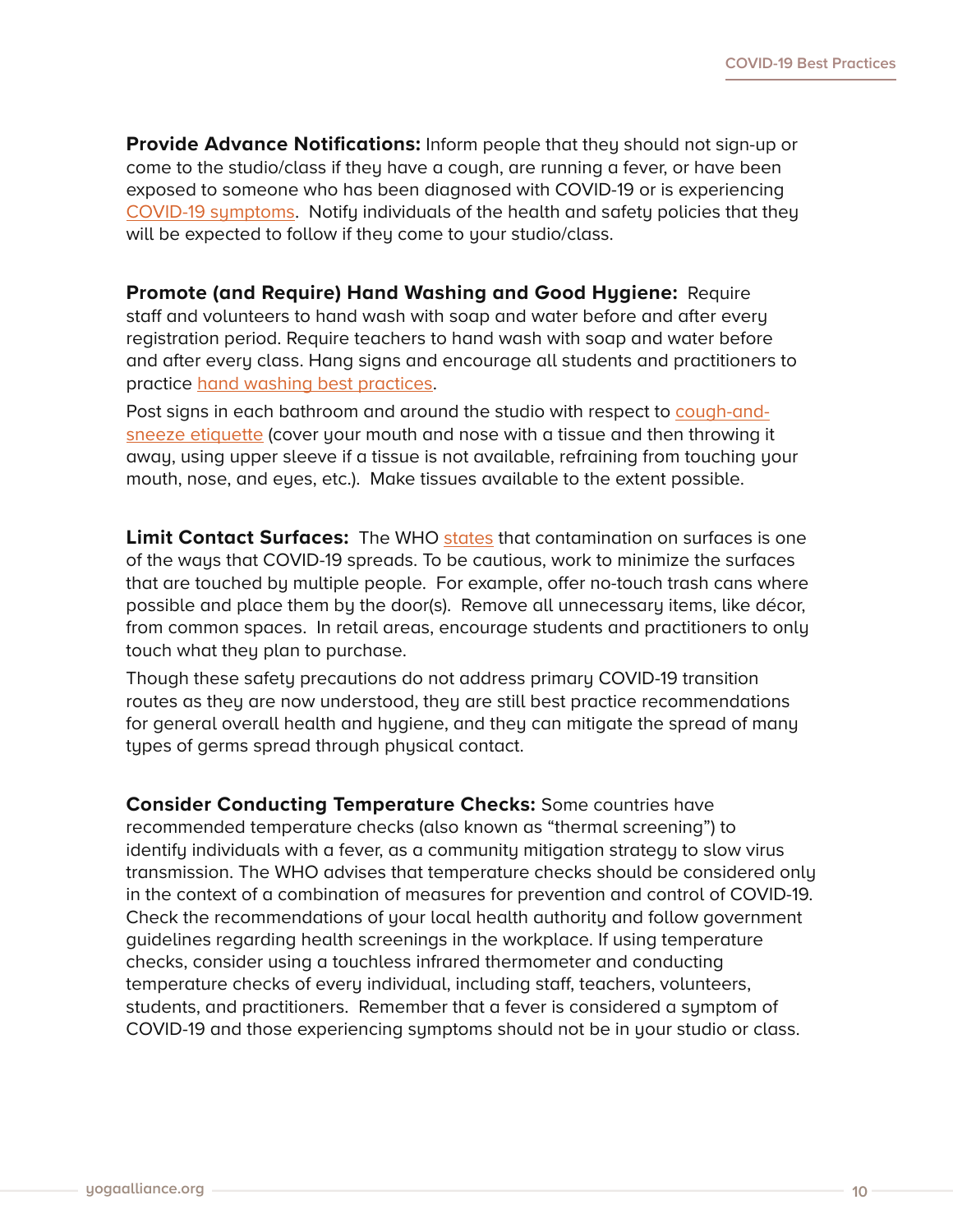**Invest in Up-Leveled Cleaning Protocol:** Cleaning and disinfection decreases how much of the virus is on surfaces and objects, which reduces the risk of exposure. Create a cleaning and disinfection plan for school, studio, class space, and other common areas. Cleaning should take place regularly.

Clean the bathroom(s) before and after each class, including floors, sinks, and toilet bowls. Clean the studio floors before and after each class. Wipe telephones, keyboards, door handles, bathroom faucets, front desk surfaces, and anything that staff, teachers, or students commonly touch.

**Stock Supplies:** Stock and maintain products to clean and disinfect, including handwashing soap, paper towels, and alcohol-based hand sanitizers. If you are unable to stock necessary supplies, suggest that people bring their own or consider a temporary closure until you are able to restock.

**Restrict Use of Communal Mats and Props:** Require students to bring their own yoga mats and props to the extent possible. Provide sanitizing wipes or sprays to disinfect mats and props before and after each use.

**Restrict Payment Options to Avoid Person-to-Person Contact:** Consider accepting only electronic (e.g. credit/debit card or mobile) payments, if possible, ideally using touch/swipe/no signature technology. Do not accept cash if you can avoid it. Clean pens for signature before and after each use.

**Provide Policies for Sick Staff and Teachers:** To reduce transmission, it is important for sick workers to stay home. Develop policies to ensure that sick staff and teachers stay home. Consider your leave and time off policies and be flexible with work schedules. Be sure to adhere to all applicable employment laws and regulations regarding employee leave and accommodations.

**Maintain Records for Contact Tracing:** Maintain clear records of who is present in the school or studio at any given time. In the event of notice of an infected visitor, records of others present at that time will be important to help identify who may have come in contact with the infected visitor.

**Create Notice Mechanisms:** Establish notice mechanisms to notify staff, teachers, volunteers, and students in the event you become aware that an infected, or potentially infected, person was at the school or studio. It is important to make sure that you have contact information for employees and students if contact is required. Be mindful of local rules and normal concerning privacy. If you provide notice, one best practice to keep in mind is omitting identifying details about the person infected or suspected to be infected.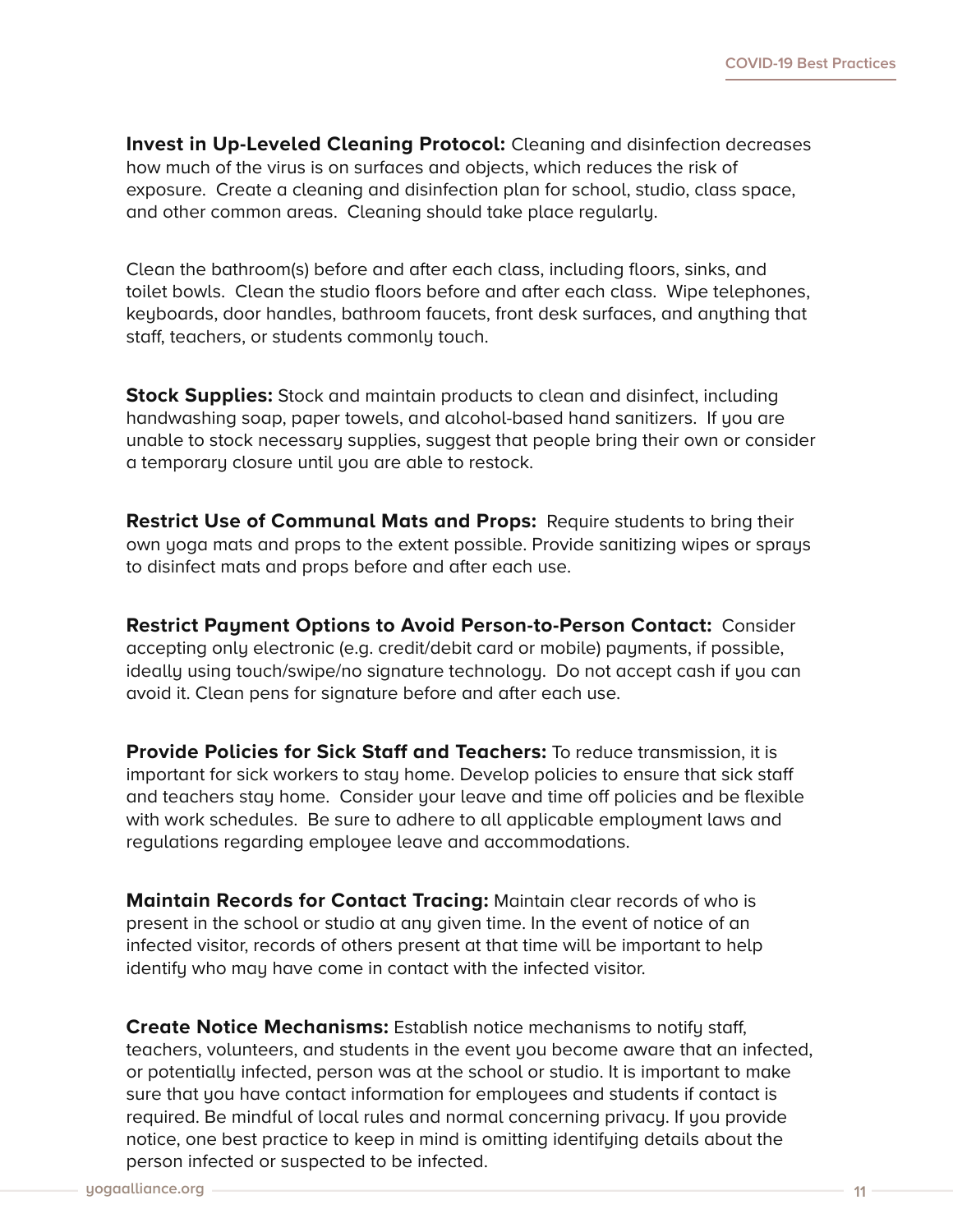### **iv. Governmental and Health Authority Resources**

Many governments and other health authorities have published rules, guidance, and other helpful information regarding COVID-19. The following tables provide links to resources from the most populous countries and regions where our members live and work. These lists are not exhaustive and may be updated or revised to reflect new information. Yoga Alliance provides these links for informational purposes only and cannot verify the accuracy, detail, or currency of the information contained on the linked pages.

#### **INTERNATIONAL**

**World Health Organization** > [Advice for the Public](https://www.who.int/emergencies/diseases/novel-coronavirus-2019/advice-for-public)

- › [Getting Your Workplace Ready for COVID-19 Guide](https://www.who.int/docs/default-source/coronaviruse/advice-for-workplace-clean-19-03-2020.pdf?sfvrsn=bd671114_6)
- › [Considerations for Public Health and Social Measures in the](https://www.who.int/publications-detail/considerations-for-public-health-and-social-measures-in-the-workplace-in-the-context-of-covid-19)  [Workplace in the Context of COVID-19](https://www.who.int/publications-detail/considerations-for-public-health-and-social-measures-in-the-workplace-in-the-context-of-covid-19)

#### **AFRICA**

**South Africa** › [Department of Health | Online Resource and News Portal](https://sacoronavirus.co.za/?__cf_chl_jschl_tk__=60c291d4a37b1af86592611a67eebac5f90e16e4-1588711731-0-Aa-a_WBgSP119ZrFowgw-eO-dpY_JH852xtEciaCWZtoxw6Q2TChy22VbViYxigBKCEVRNxYap0b284Iq6DWe5uQ_GzMzgdvSz-fyQtPwJEVXJpCvWsSkWtpD6DZ_aBrdvAJ5ffdfpIB4MX8bYYZyXQMWOSEmBCD68snksKDbnHlw2uyIkoKFH0Jrbq7kj40WJ-Uph-GNfEyPjX9KpiGR7wR1XSQB9YqzKdjdQK8nnbS41NXIo1wR7-5DFw0xmPbn_4KqluwfQI6HfkdMPBouAY)

#### **ASIA**

| China              | > Chinese Center for Disease Control and Prevention   COVID-19                                       |
|--------------------|------------------------------------------------------------------------------------------------------|
| Hong Kong          | > Government of the Hong Kong Special Administrative Region  <br><b>COVID-19 Resource Centre</b>     |
| India              | > COVID-19 Updates and Resources                                                                     |
| Indonesia          | > Ministry of Health   Novel Coronavirus                                                             |
| Japan              | > Ministry of Health, Labour and Welfare   About Coronavirus<br>Disease 2019                         |
| <b>Malaysia</b>    | > Prime Minister's Office of Malaysia   Coronavirus Disease 2019                                     |
| <b>Philippines</b> | > Republic of the Philippines, Department of Health   Updates on<br><b>Novel Coronavirus Disease</b> |
| South Korea        | > Ministry of Health and Welfare   Coronavirus Disease-19                                            |
| <b>Thailand</b>    | > Ministry of Public Health, Department of Disease Control  <br>Corona Virus Disease                 |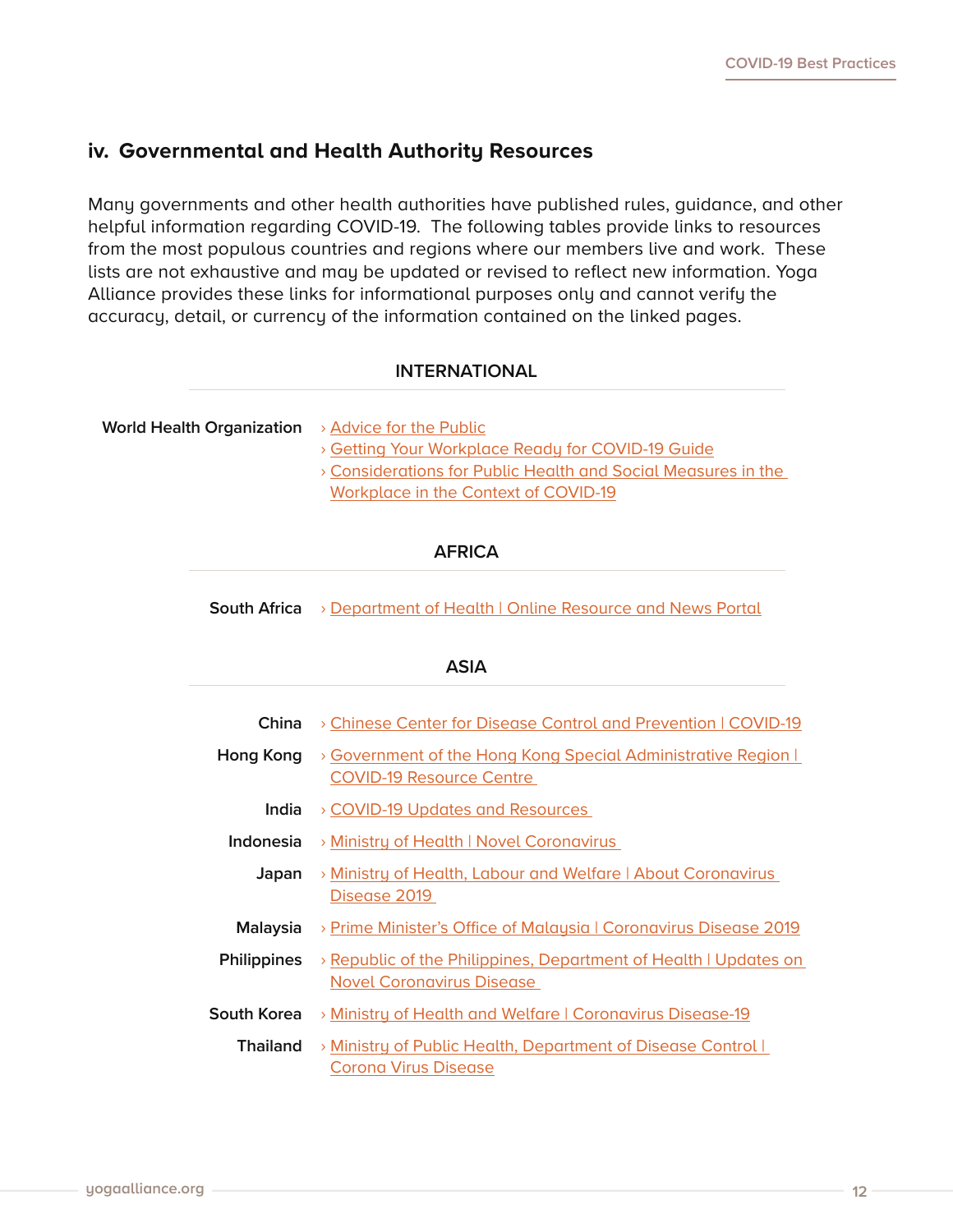#### **AMERICAS**

| <b>Brazil</b> > Ministério da Saúde   COVID-19 (Portuguese) |
|-------------------------------------------------------------|
|-------------------------------------------------------------|

- **Canada** › [COVID-19: For Businesses and Employees](https://www.canada.ca/en/public-health/services/diseases/coronavirus-disease-covid-19/businesses-employees.html)  › [Risk-informed decision-making guidelines for workplaces and](https://www.canada.ca/en/public-health/services/diseases/2019-novel-coronavirus-infection/guidance-documents/risk-informed-decision-making-workplaces-businesses-covid-19-pandemic.html)  [businesses during the COVID-19 pandemic](https://www.canada.ca/en/public-health/services/diseases/2019-novel-coronavirus-infection/guidance-documents/risk-informed-decision-making-workplaces-businesses-covid-19-pandemic.html)
- **Mexico** › [Gobierno de Mexico | COVID-19 Resources \(Spanish\)](https://coronavirus.gob.mx/)

#### **EUROPE**

| <b>Belgium</b>             | > Government of Belgium   COVID-19 Resources                                                                                                                                                       |
|----------------------------|----------------------------------------------------------------------------------------------------------------------------------------------------------------------------------------------------|
| <b>Denmark</b>             | > Danish Health Authority   Coronavirus                                                                                                                                                            |
| <b>European Commission</b> | > Coronavirus Response                                                                                                                                                                             |
| <b>Finland</b>             | > Finnish Institute for Health and Welfare   COVID-19 Latest<br><b>Updates</b>                                                                                                                     |
|                            | > Finnish Government   Restrictions during the Coronavirus<br>Epidemic                                                                                                                             |
| <b>France</b>              | > Informations Coronavirus (French)                                                                                                                                                                |
| Germany                    | > Federal Government   COVID-19<br>> Federal Ministry of Labour and Social Affairs   SARS-COV-2<br><b>Occupational Safety Standard (German)</b><br>> Coronavirus: Questions relating to Labour Law |
| Greece                     | > National Public Health Organization   Coronavirus Disease                                                                                                                                        |
| Italy                      | > Governo Italiano   Coronavirus COVID-19 (Italian)                                                                                                                                                |
| <b>Netherlands</b>         | > Government of the Netherlands   Coronavirus<br>> Government of the Netherlands   The Coronavirus-FAQ for<br><b>Entrepreneurs</b>                                                                 |
| Norway                     | > Norwegian Government   The Coronavirus Situation                                                                                                                                                 |
| Spain                      | > Ministerio de Sanidad   Enfermedad por nuevo coronavirus,<br><b>COVID-19 (Spanish)</b>                                                                                                           |
| Sweden                     | > Swedish Civil Contingencies Agency   Official Information on<br>the Novel Coronavirus                                                                                                            |
| <b>Switzerland</b>         | > Federal Office of Public Health   New Coronavirus<br>> Federal Office of Public Health   Recommendations for the<br><b>Workplace and Schools</b>                                                 |
| <b>United Kingdom</b>      | > COVID-19: What you Need to Do<br>> COVID-19: Guidance for Employees, Employers and<br><b>Businesses</b>                                                                                          |